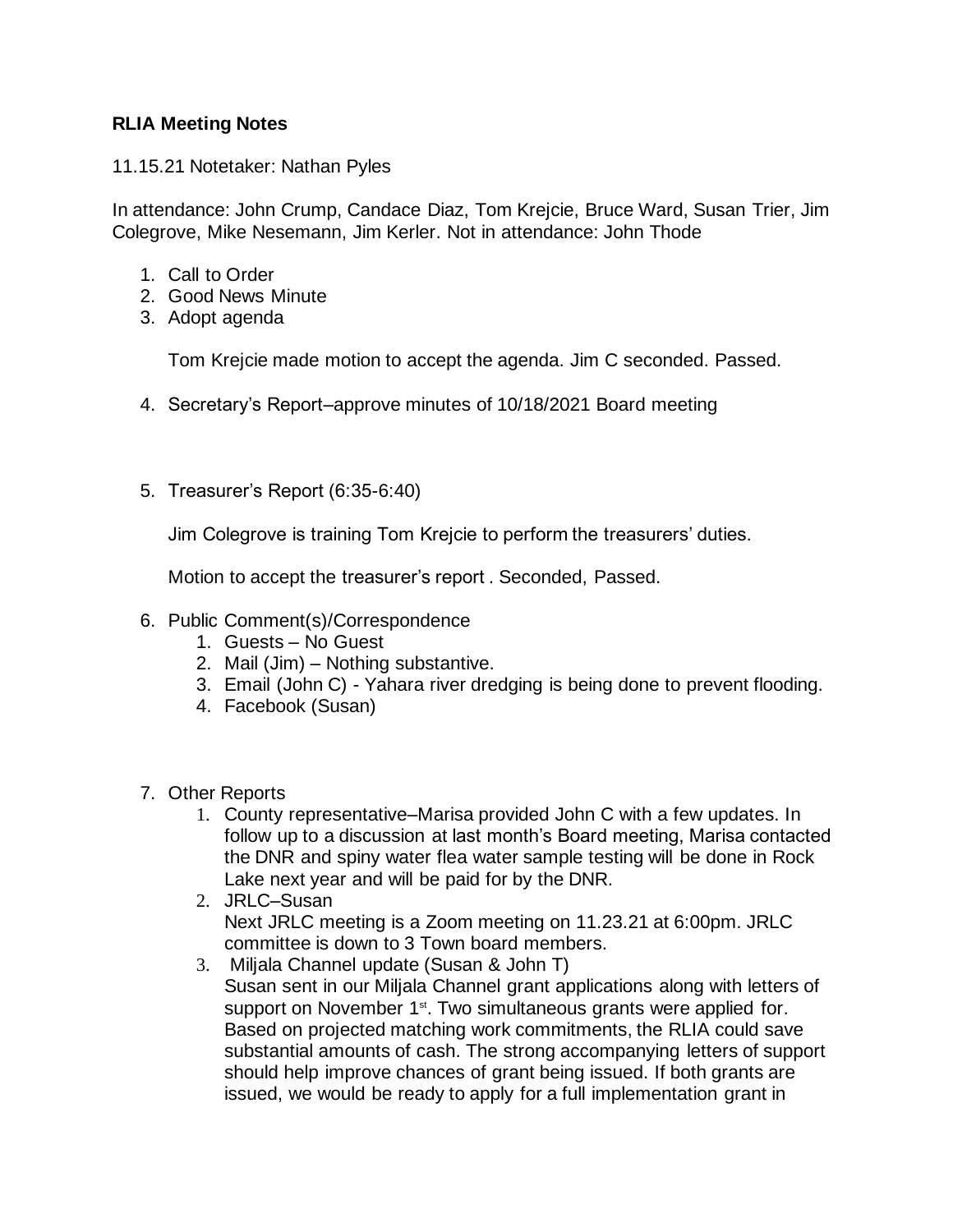September 2022. John Crump acknowledged the hard work and quality effort of the application committee including Susan Trier, John Thode, Marissa, and Patricia Cicero.

- 8. Preliminary Committee Planning Reports
- 1. Water Quality- Residential: John T Not in attendance.

 John Thode communicated by email that he would like to continue to distribute the homeowners' packet to new residents, but would like to reduce the volume of information in each packet.

John T would also like to organize a shoreland owners' breakfast.

2. Water Sampling: Marisa, Jim

Jim Kerler reports that the 2021 water sampling finished up in October. Susan Trier suggested that we share with our members how much more water quality testing we have sponsored, and what the test results showed.

- 3. Membership: Jim C, Tom Krejcie Jim is training Tom K on how to monitor membership. We had 50 new members because of the broader mailing – Every Door Direct Mailing (EDDM). We are seeing a decrease in current members who are renewing.
- 4. Aquatic Invasive Plants:
	- Susan reports that RLIA will be working closely with JRLC on this issue. DNR is on a 5-year cycle for monitoring invasive species. Susan suggested that we organize our own annual 'snapshot' with citizen lake monitors. According to the RL Lake Management Plan, we can consider hand-pulling Eurasian milfoil in Korth Bay. Susan would like to consider making local videos to educate the community on invasive species using mostly AIS grant funds. Bruce Ward will update the tools for the AIS Clean Boats program – paint and add identifying plaques.
- 5. Education: Candace

Candace presented the concept of "Lake Explorers" 2022 summer school program. This is a 6-week class that meets once a week for two hours. Suggesting we start with grades 3 and 4. Topics: Ecology, Culture, Economy. She presented outline of curriculum and timeline for preparation of the class material. Volunteers would be recruited to teach these classes.

6. Recreation, Carrying Capacity, SNWZ: No report expected (Jim K plans to chair in the future)

Jim Kerler would be interested in working with others on these issues. Susan suggested creating a presentation to educate the public, City Council, and Town Board about the reasons and benefits of a Slow No Wake Zone.

7. Public Outreach: Facebook: Susan

Susan is planning on sharing testing and sampling results on Facebook.